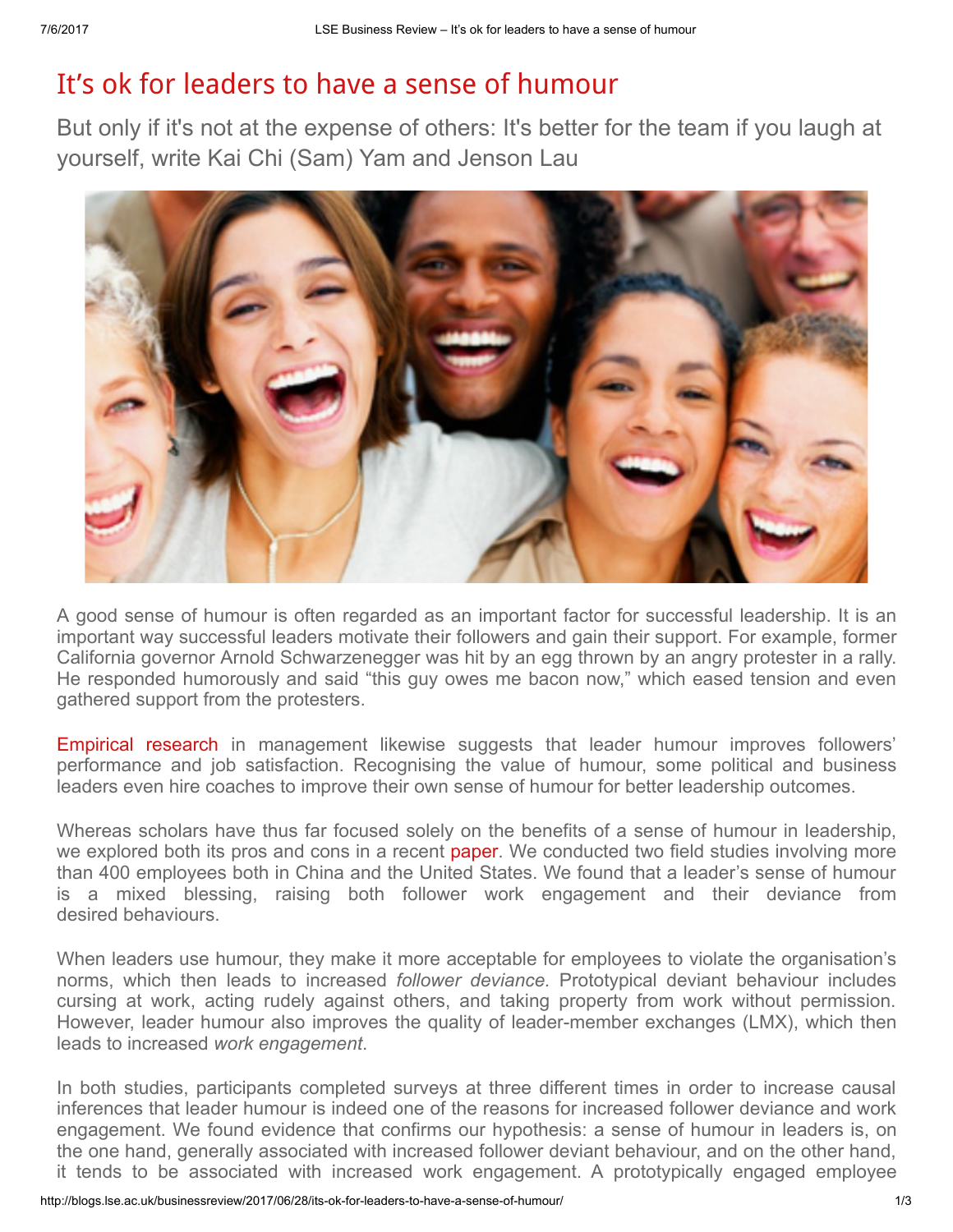responded positively to statements such as "I work with intensity on my job", "I pay a lot of attention to my job", and "I am enthusiastic about my job".

Importantly, these two outcomes are affected by the style of a leader's sense of humour – an aggressive style is especially likely to provoke followers' deviance and discourage their work engagement. Examples of aggressive humour include sarcasms, satires, or humorously conveying disapproving information to followers.

Although successful leaders often use humour to motivate their followers to achieve greater performance, they should be careful about their style of humour in different situations. They also need to be aware of their status as role models because their actions would be regarded as social cues for their followers. Based on our findings, we want to be clear that leader humour continues to be an important tool for successful leadership, even though it has this potential drawback.

Fortunately, our work also suggests ways to enjoy the benefits of leader humour while minimising its drawbacks. We recommend that leaders avoid aggressive humour at all costs. Our work shows that humour or jokes at the expense of followers are likely to backfire, whereas self-deprecating humour tends to lead to positive follower outcomes such as increased work engagement.

So yes, go ahead and tell jokes at work. But, keep it clean and learn to laugh about yourself instead of at others.

## ♣♣♣

Notes:

- This blog post is based on the authors' paper The mixed blessing of leader sense of humor: Examining costs and benefits, [co-authored](http://amj.aom.org/content/early/2017/04/18/amj.2015.1088.abstract) with Michael Christian, Zhenyu Liao, Wu Wei and Jared Nai, in Academy of Management Journal, April 2017
- The post gives the views of its authors, not the position of LSE Business Review or the London School of Economics.
- Featured image credit: [Businesspeople](https://www.flickr.com/photos/93963757@N05/8551937456/) laughing, by [Richard](https://www.flickr.com/photos/93963757@N05/) foster, under a [CC-BY-SA-2.0](https://creativecommons.org/licenses/by-sa/2.0/) licence
- Before commenting, please read our **[Comment](http://blogs.lse.ac.uk/businessreview/comment-policy/) Policy**



Kai Chi (Sam) Yam is an assistant professor of management at the National University of Singapore Business School. He received his Ph.D. from the University of Washington. He teaches and conducts research on business ethics and leadership. His research has been published by numerous top tier academic journals and covered by multiple media outlets. In 2016 he was named by Poets and Quants as one of the Best 40 under 40 Business Professors in the world. Email: bizykc@nus.edu.sg

Jenson (TSZ Chun) Lau is a Research Assistant at the National University of Singapore (NUS) Business School